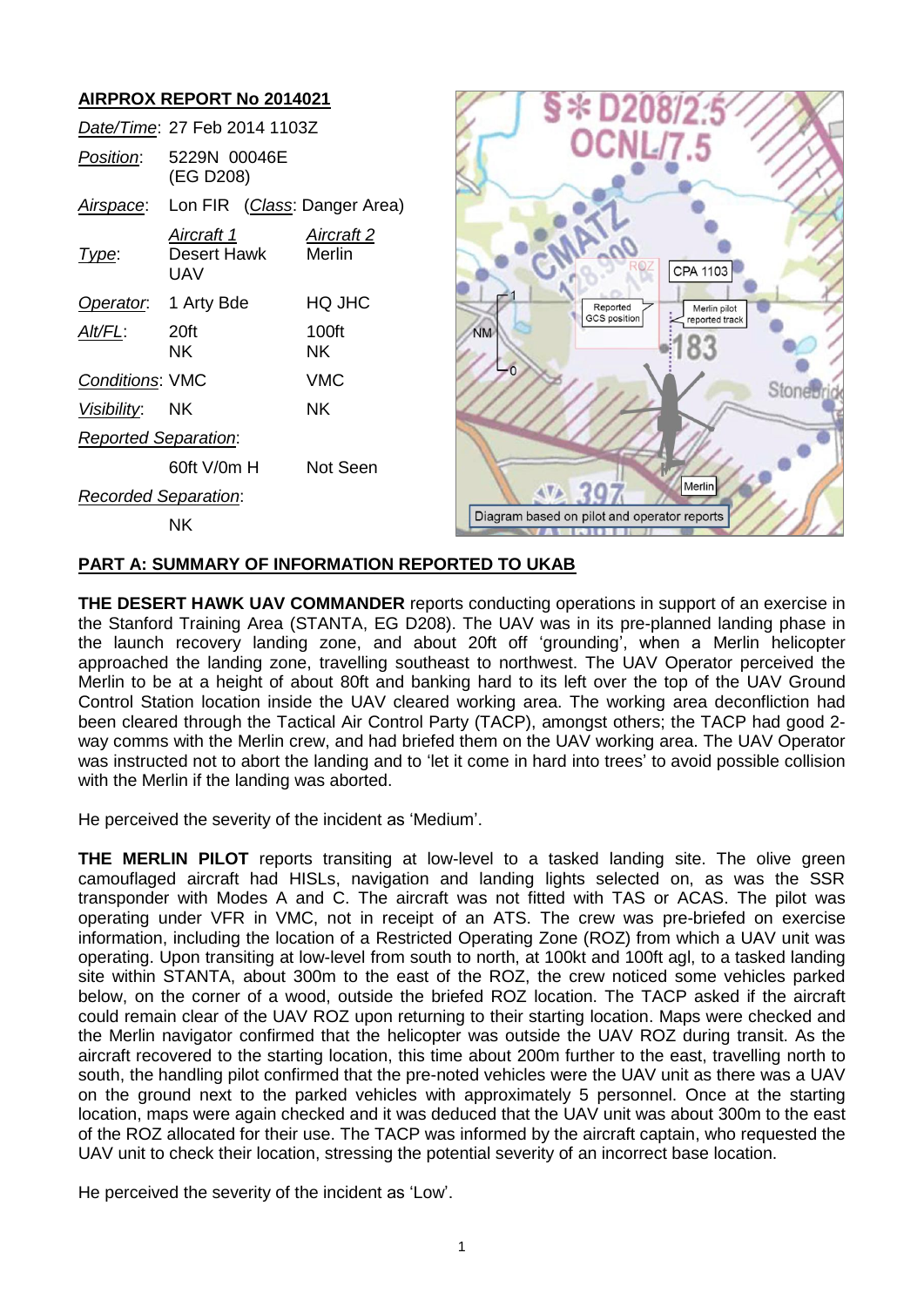**THE OC TACP** reports that upon checking in at mid-morning, the Merlin pilot was given a brief by the exercise TACP that there were several other airspace users, both fixed and rotary wing, as well as the UAV. Key to all of the information passed were the UAV working area co-ordinates, passed as a  $4$ km<sup>2</sup> avoid from surface to 500ft agl. The Merlin pilot was briefed on this working area and all other air users during a face-to-face briefing prior to the day's tasking commencing. Later on in the day, the UAV Operator informed the TACP that the Ground Control Station had to emergency land the UAV due to the Merlin breaching their Working Area on its eastern boundary. The TACP then raised the Merlin pilot to inform him of this and to ask him to confirm his position. At this point the UAV Working Area was re-briefed. Due to this incident, several procedures were put into place. Aircraft supporting the exercise were required to read back all other airspace users and restrictions, and in times of high congestion UAV operations were required to cease.

## **Factual Background**

The weather at RAF Lakenheath and RAF Marham was recorded as follows:

METAR EGUL 271058Z AUTO 27014G23KT 9999 -DZ CLR 09/06 SPECI EGUL 271102Z AUTO 27017G23KT 9999 FEW021 SCT065 09/06 METAR EGYM 271050Z 26016KT 9999 FEW016 SCT200 09/05 Q1003 BLU TEMPO SCT020 WHT METAR EGYM 271150Z 28015KT 9999 BKN025 09/03 Q1003 BLU NOSIG

### **Analysis and Investigation**

## **UKAB Secretariat**

The Merlin pilot and UAV Operator shared an equal responsibility for collision avoidance and not to fly into such proximity as to create a danger of collision<sup>1</sup>. The UAV operator was required to operate the vehicle within his allocated airspace. The GCS location coordinates were established in a subsequent conversation with the UAV Commander.

### **Comments**

### **JHC**

The Merlin pilot positively identified a vehicle, personnel and a UAV on the ground at a position reported as outside the ROZ and the UAV Commander provided coordinates for the UAV GCS which placed it inside the ROZ. Whilst it has not proven possible to positively determine actual aircraft tracks, this incident highlights the need for stringent airspace coordination, which will become increasingly important as use of tactical UAVs increases.

### **Summary**

 $\overline{a}$ 

An Airprox was reported when a Merlin and a Desert Hawk UAV flew into proximity at 1103 on  $27<sup>th</sup>$ February 2014, within the STANTA Danger Area. The Merlin pilot was operating under VFR in VMC without an ATS. The UAV Operator was in visual contact with the UAV as it completed a landing. The UAV was required to operate within segregated airspace, in this case D208 for separation from civilian traffic and, more specifically, the ROZ within D208 for separation from other military traffic engaged in the exercise.

 $1$  Rules of the Air 2007 (as amended), Rule 8 (Avoiding aerial collisions), as reflected in Military Flying Regulations.